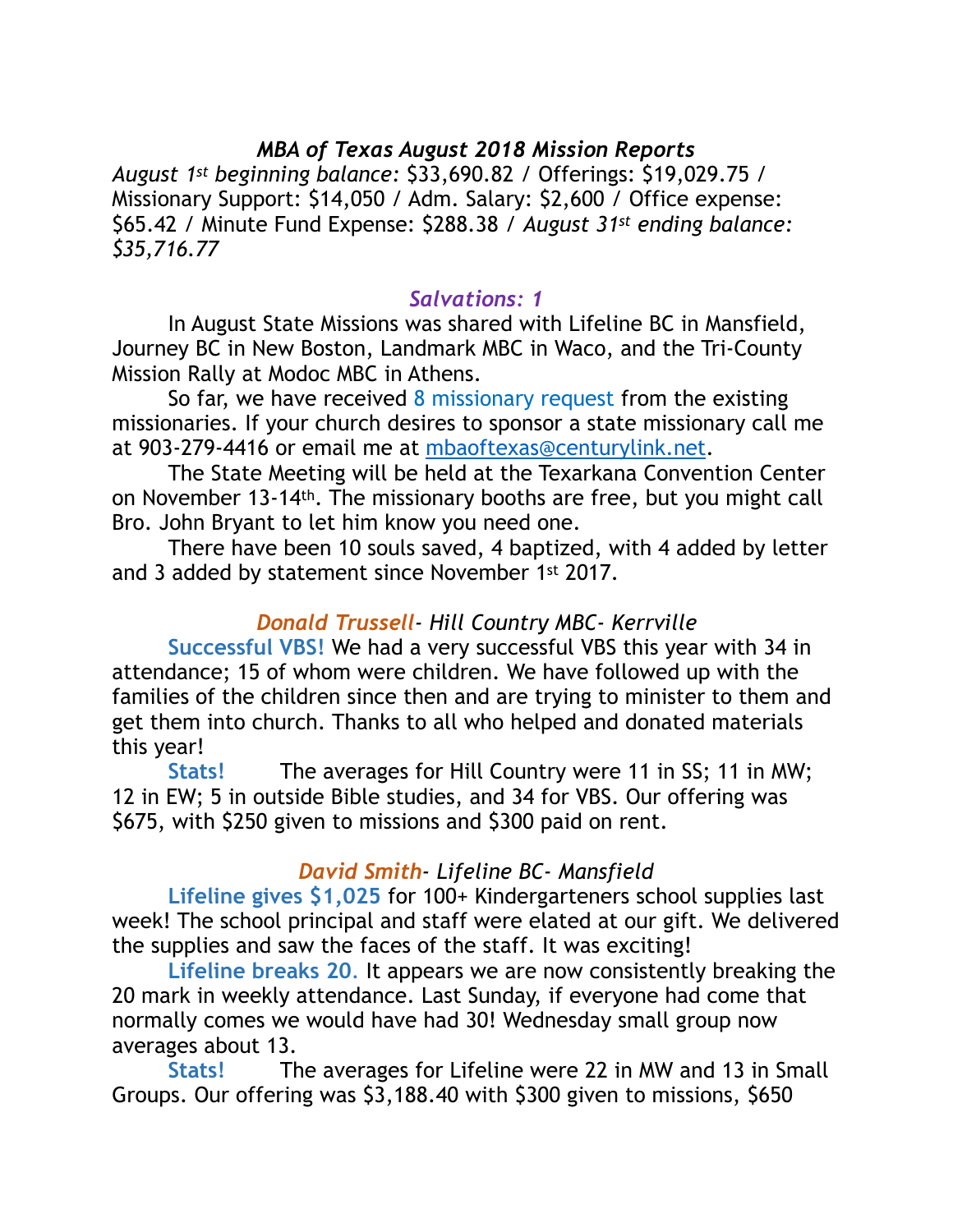paid on rent, \$300 for the Pastor, and \$150 for Pastor's insurance.

**Venus Bible Study Starting Sept. 6th**. We are handing out leaflets and going door to door in Venus, a small town south of Mansfield, where a lot of growth is taking place. One of our church families is initiating this effort. Pray for A.D. Silas, Schwane, and Evelyn Martin as they are opening their home to reach out in the new area where there are no churches present.

**A Christian Muslim Believer** is helping us to learn how to reach Muslim people with the Gospel this Wednesday in Small Groups. Zia Hassan has been coming out to our small groups faithfully and is a tremendous blessing to us. Pray for him.

**National Back to Church Sunday Sept. 16th**. Lifeline is getting ready to reach out and bring many people to church on the 16<sup>th</sup>. Folks are already getting excited for the big day. We will have hotdogs and hamburgers and lots of fellowship.

**City Reach+**. Lifeline is gearing up for CityReach+ coming to help evangelize Mansfield Sept. 26-30. This will especially boost our continuing efforts at reaching the unchurched and the unreached. We are so excited about their coming to help us. Pray for them as they will need a lot of prayer.

### *Joe Bozarth- Fellowship MBC- Conroe*

**We have had a hard month.** Like everyone else it has been hot. Of course this hindered our door to door outreach. We are still serving cold water at the concerts at the park. The city people seem to expect it now. And that's okay. **Visitors are still coming.** We have two ladies that come every-other week and show a lot of interest. And I am still getting invitations to preach at other churches which gives me an opportunity to tell of our work. The mission enjoyed Bro. Danny Kennedy telling us of his new work at Clovis, New Mexico as a Missionary and we expect God to bless his work there.

**Stats!** The averages for Fellowship were 10 in SS; 14 in MW; 8 in EW; and 9 on WE. Our offering was \$4,050 with \$2,006.75 paid on the building and \$430 given to missions.

## *Glenn McCarver- El Paso*

**I Can See Clearly Now**. Last month we enjoyed our time at camp in New Mexico. Souls were saved, lives rededicated and one accepted the call to the ministry. From the time we left for camp until we returned, we could see a spiritual battle taking place in the life of our 15-year-old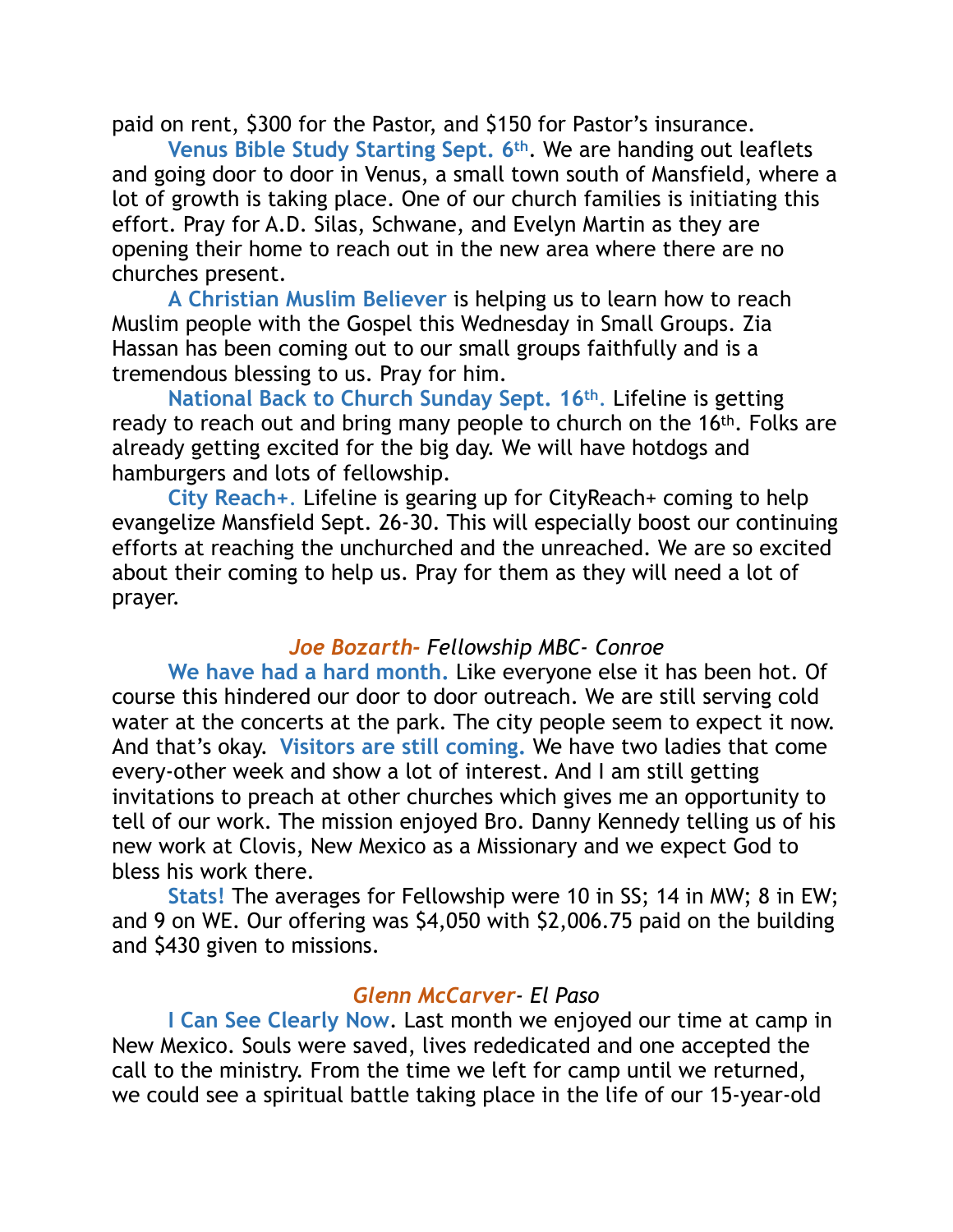son, Ethan. He made a profession at the age of six, but we had been concerned that he hadn't really understood back then. The day after we returned from camp, July 28th, I was driving when I received a call from Amy that Ethan wanted to talk about salvation (he wanted me to be there). I rushed home (I was about 30 minutes away), and I was blessed to help lead my son to salvation!! He told us after he got saved that he could see more clearly now. Pray for Ethan as he begins his walk with Christ.

**New Mexico State Association**. I was asked to deliver the missionary message at the New Mexico State Association on Thursday evening. The following morning, I gave a report on our work here in El Paso. I said that one of the places that we were considering had been advertised on Craigslist for \$750/ month. The rental property is in the exact location that we need to plant this church. It is located in the most densely populated zip code in the US (79936). As the meeting continued, it came time for the state association to decide where their mission development funds would go, they chose the work in El Paso. The total offering was nearly \$2,500, and would be more than enough to pay for three full months of the meeting place that we found. Please pray for God's direction as we secure our meeting place.

**Tyler!** Sometimes when you drive for Uber, you meet some odd people. On the other hand, God will put someone in your vehicle that further confirms His leadership. I picked Tyler up at a mechanic shop. On the way to the auto parts store, he asked me if I knew of any good churches around. I told him that we were starting one not too far from where we were. He gave me his phone number to let him know as soon as we have our first service! Praise God for allowing me to be in the right place at the right time!

#### *Victor Rice- Shiloh MBC- San Antonio*

 **Thanks!** We give thanks for the ABA Churches of Texas that continue to support the mission work. We have been busy inviting in the neighborhood as we get ready to start Bible Challenge for the youth. We handed out over 200 invites to start in September.

**Member news!** Summer time affects our church attendance due to vacations but we are very thankful when they return safely. We are very thankful for Bro. Israel coming back home safely after being with his dad for the summer in South Carolina. Our Silver Manor nursing home ministry is stable at 18 every Saturday and they are actively singing and inviting. One of the residence, Bro. Henry, who accepted the Lord 3 months ago, is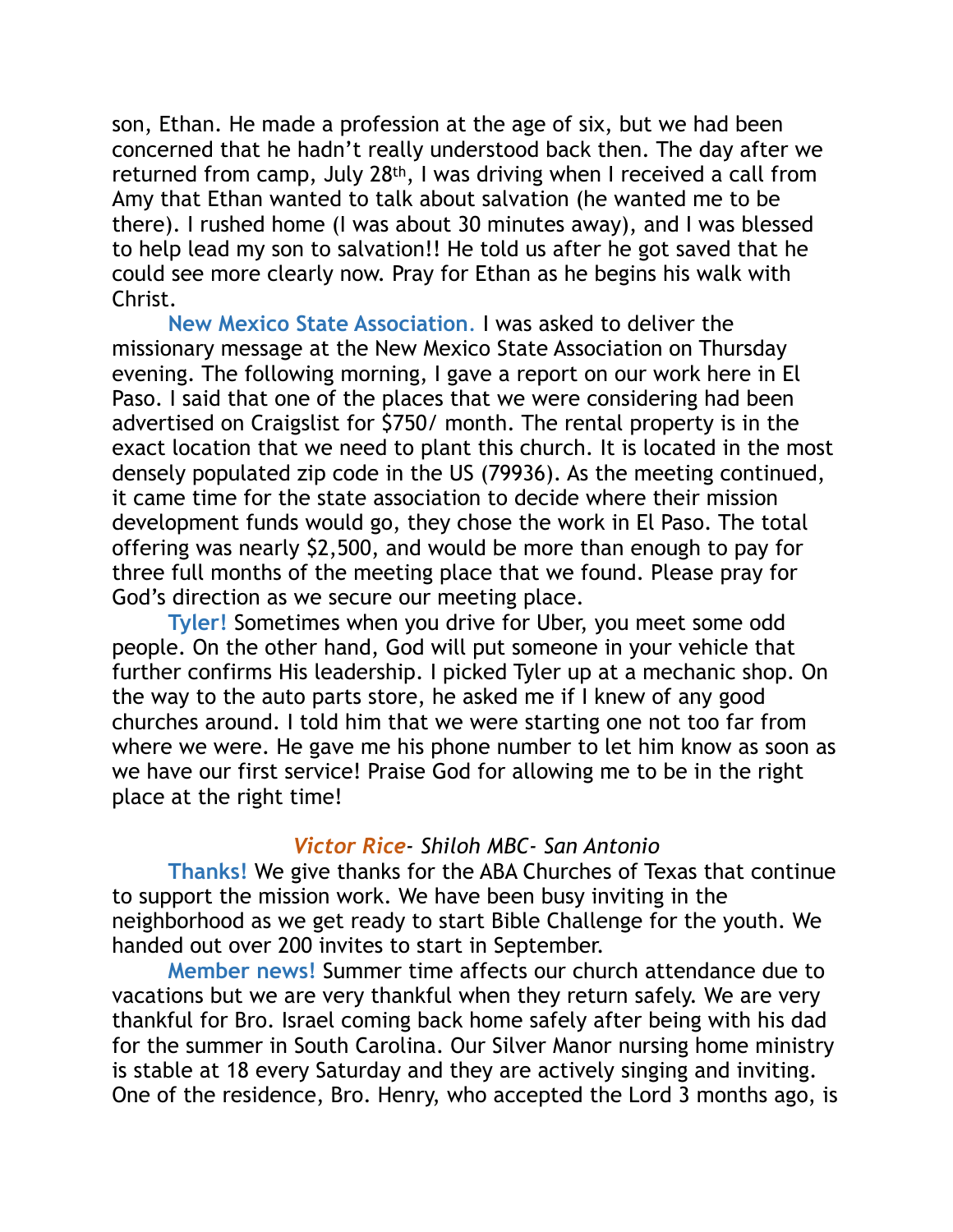awaiting baptism. Another residence, Roland, will be coming with him for Sunday morning worship next month, and we are praying for his salvation.

**Stats!** The averages for Shiloh were 18 in SS; 23 in MW; and 17 in EW. Our offering was \$2,236, with \$328.12 given to missions and \$1,200 paid on rent.

 We give thanks for Joseph filling in for New Life MBC as Bro. Stucky was in the hospital, and we are praying for his recovery. As we close the month we are praying and working toward a van that has a wheel chair lift to transport the two men from Silver Manor to Sunday services. Thank you for your prayers and support.

## *Cory Page- Plant Texas*

**This will be my last report.** The last month in Austin was busy. Leaving the field is just as hard as getting to the field. God blessed us in many ways. The time we spent with our friends and other ministers in the area was sweet. Being "knit together" in service on the field builds a special bond and they will be missed.

 Our house has already sold, without even being put on the market. God is anointing every step of this process. The move home has been pretty smooth. Landmark- Mt. Enterprise, our sending church, has gone above and beyond in their usual fashion in caring for me and my family.

 **Thank you! Many of you have reached out to express encouragement in this next phase of life. For that I am thankful. I covet your prayers as we reorient and wait on God to open the next door. If there was any question that we need rest, I spent the 2 moving days and the first week back home with pneumonia. God continues to show me that this time is necessary and I praise Him for His dear direction.** 

### *Leland Acker- Life Point MBC- Early*

**Praise the Lord!** We found out that we will be receiving the funds from Local Mission Development. The funds will allow us to install the plumbing in the new church building, which will also allow us to move into the building. Once this is done, we will have our own worship facility DEBT FREE! We anticipate the work on the building will be complete by the end of October.

**Stats!** The averages for Life Point were 17 in SS; 18 in MW; 10 in outside Bible studies. Our offering was \$1,786.20, with \$300 given to missions and \$50 for rent.

**Future Support!** We will be coming back for another year of support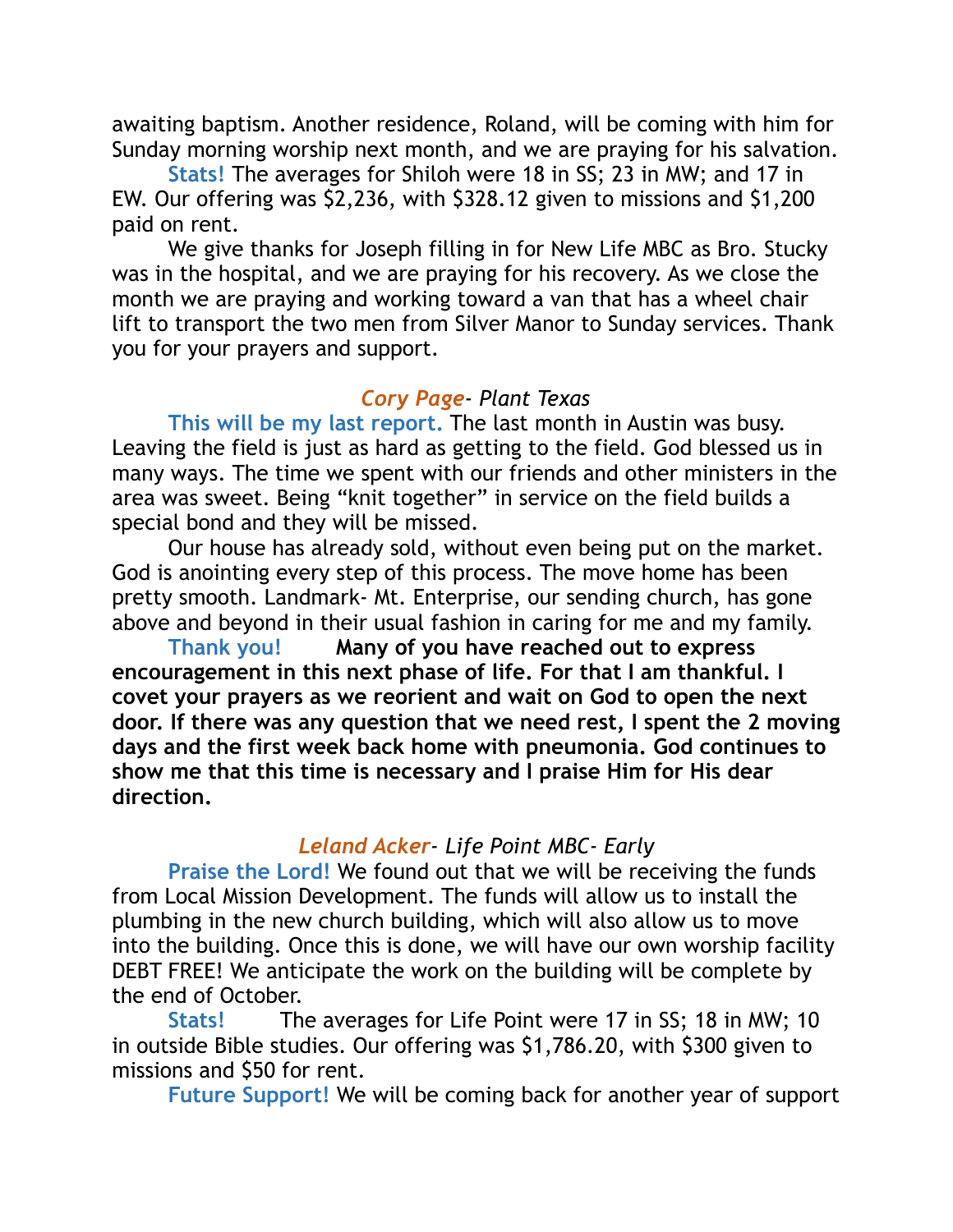from the MBA of Texas. We are requesting \$1,500/ month, which is the same as last year. I believe that, with the new building, we will be able to do some things in our community that will reach many for Christ, and that we will see this work grow. However, for right now, we still need the help.

**Personal Prayer Request!** Brothers and sisters, I do have a personal request. For 10 years, I have been on the field here in Brownwood/Early, and for 9 of those years I have worked bi-vocationally. This has been a rewarding experience and God has blessed it. However, the demands of my secular position are taking a toll on me. Therefore, I am asking that you pray with me that God provides a way for me to be able to leave the secular workforce and to focus on this ministry full-time. I can think of no better blessing than that. God bless you, and thank you for your prayers and support.

*Steven Haney-MBSF Director-Texas Tech U- Lubbock*  **Doors are opening!** The last week of August was great. We were able to get a booth spot for the MBSF at the Hub City Fest which is an event where local businesses, non-profits, and student organizations set up booths for freshmen and other students to get their names out to the students. The event was on August 24th and we were able to hand out around 600-700 flyers and were able to get 120 names and emails of students.

**Prayerful signs!** On Monday the 27th we held our first MBSF Bible Study at the Student Union Building and had 5 to show up including 2 new students. One was a freshman who had to leave early to finish purchasing her books but wanted to meet us and see where we held our Bible Studies so she could come back next week and asked if she could invite some friends. The other student was an international student from Nigeria, who was looking for a Bible Study and a church to get involved in here and seemed to enjoy it. We are making progress and it is definitely encouraging to see new students wanting to get involved. Please continue to pray for us as we try to reach more of the campus at Texas Tech so the students will grow both spiritually and numerically. Several times we passed out flyers as we got emails so we are praying that other students will have a desire to check out the MBSF and want to get involved.

**Churches & Individuals needed!** We are still looking for churches to partner with us and we are so grateful for all the churches and individuals that have been supporting us over the past several months. Please know you are all greatly appreciated and a huge encouragement. Thank you